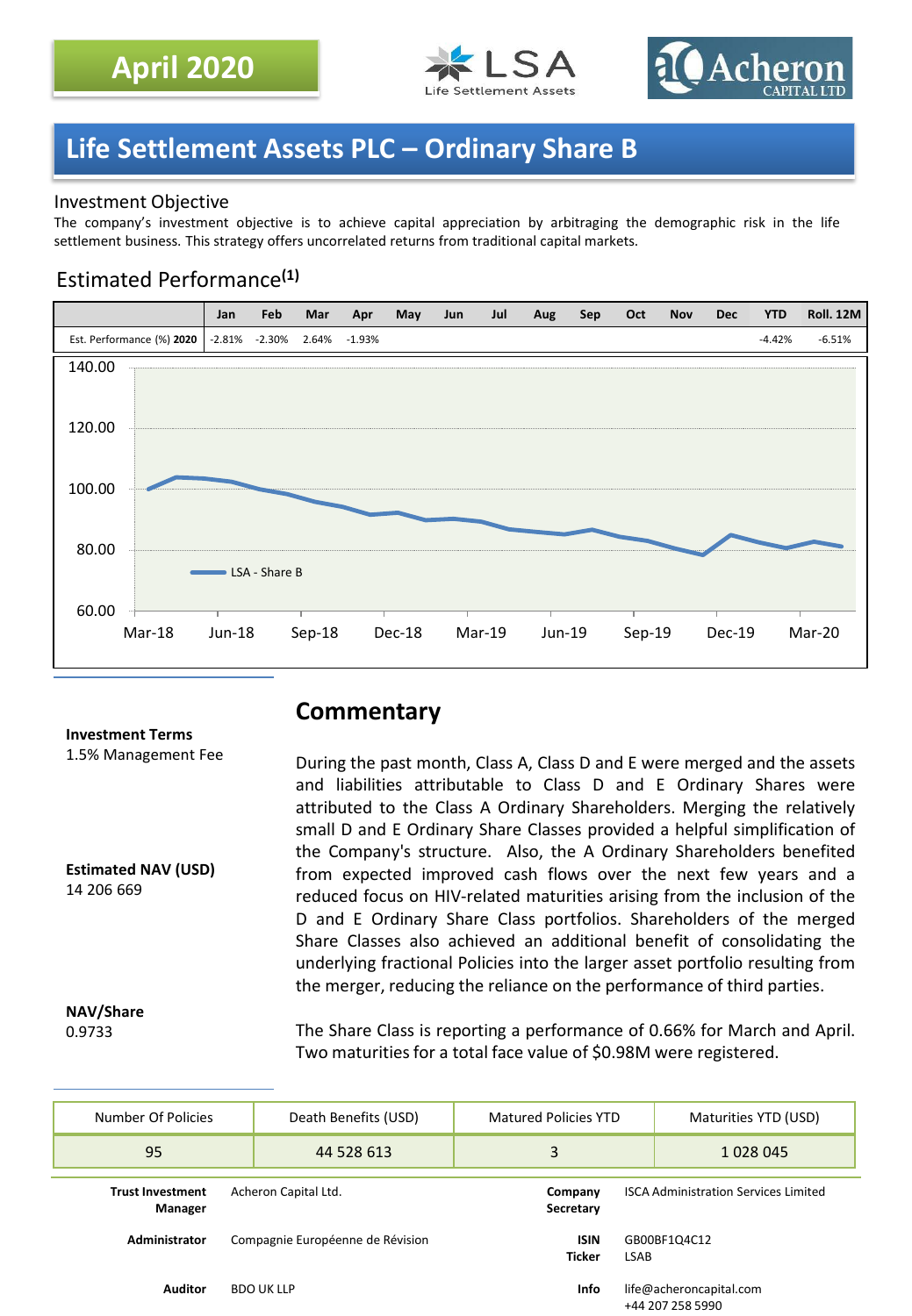# **April 2020**





**Distribution by Age(1)**

#### **Distribution by Death Benefit Amount(2) (USD)**



**Distribution by Gender**

**Female** 

**Male** 



**Face Amount (\$USD)**



**Distribution by Issue Date (Yrs) (3)**

29%

0% 10% 20% 30% 40% 50% 60% 70% 80% 90% 100%

71%



## **Maturities Since Inception (USD)**



\* Capital and/or dividend payment(s)

(1) 4 policies are survivorship, adding up 4 insureds.

(2) Indicates the available face amount to LSA which is a fractional interest of initial face amount.

(3) Distribution by issue dates reflects the time since the life insurance policy was issued.

Source of Data: Acheron Capital Ltd unless otherwise stated.

# **Distribution by Insurance Company**

Number of policies **Death Benefit** 

38%

62%